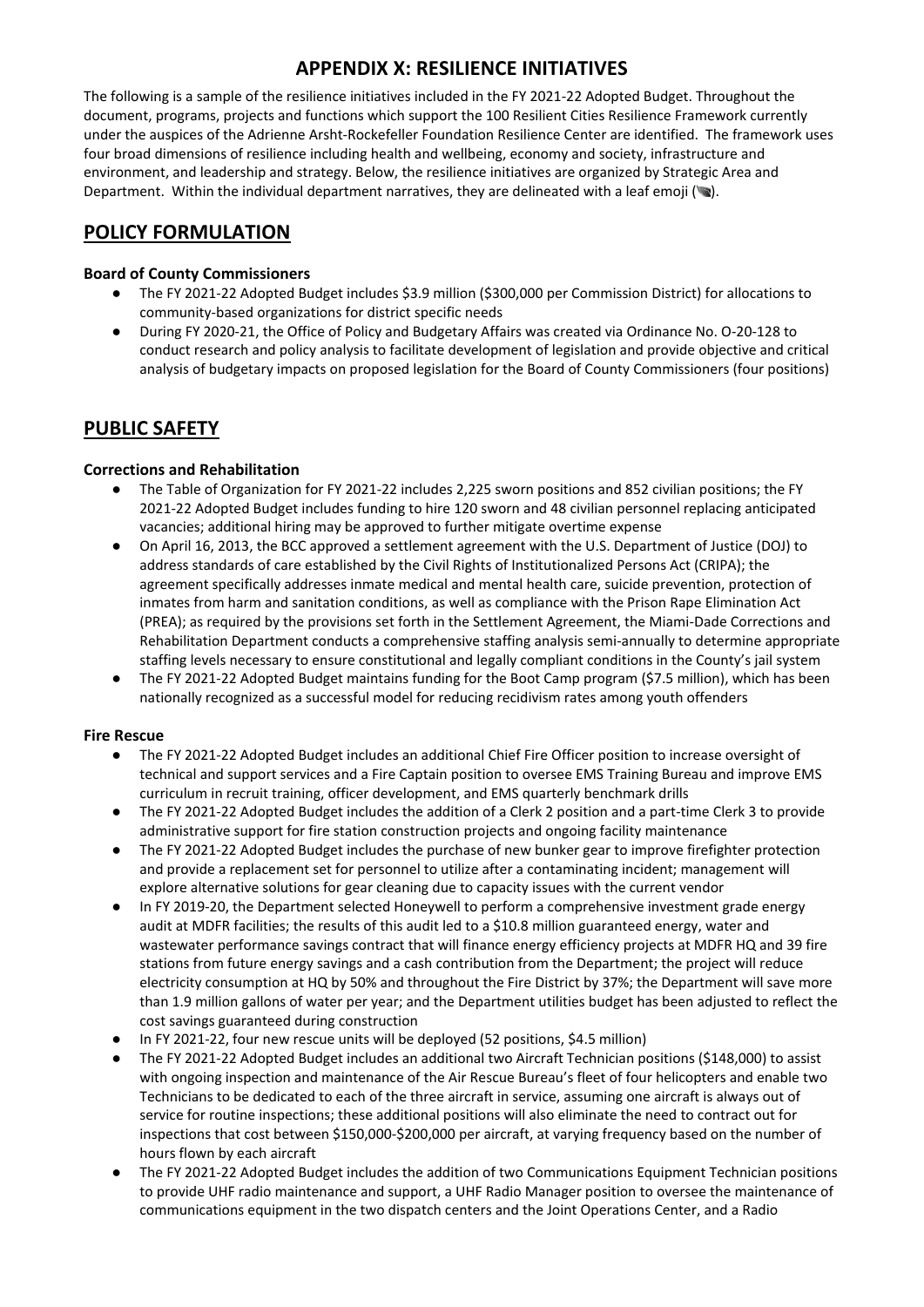The following is a sample of the resilience initiatives included in the FY 2021-22 Adopted Budget. Throughout the document, programs, projects and functions which support the 100 Resilient Cities Resilience Framework currently under the auspices of the Adrienne Arsht-Rockefeller Foundation Resilience Center are identified. The framework uses four broad dimensions of resilience including health and wellbeing, economy and society, infrastructure and environment, and leadership and strategy. Below, the resilience initiatives are organized by Strategic Area and Department. Within the individual department narratives, they are delineated with a leaf emoji ( $\bullet$ ).

Communications OIC (Fire Captain) to monitor radio inventory, oversee radio maintenance and repair, and respond to active emergency incidents to support on-scene communications

The Table of Organization for FY 2021-22 includes 2,175 sworn positions and 628 civilian positions; the FY 2021‐22 Adopted Budget includes a minimum of two Firefighter recruitment classes (one certified and one non‐certified) to provide personnel for the new rescue units and attrition due to retirements; if necessary, more classes will be added to guarantee the replacement of positions that are expected to become vacant during the fiscal year and to minimize the impact to overtime

#### **Judicial Administration**

- The FY 2021-22 Adopted Budget includes approximately \$5.1766 million for local requirement Court programs to support: County Mediation, Family Court Services/Supervised Visitation, Dependency Drug Court, Mental Health Coordination, Unified Children's Court, Juvenile Drug Court, Adult Drug Court, Civil Court Interpreters, Domestic Violence Fatality Review Team, Domestic Violence Drug Court, Probate for Marchman Act, Urinalysis, Criminal Mental Health Jail Diversion Program, Civil Traffic Operations and Veterans Treatment Court
- The FY 2021-22 Adopted Budget includes funding for the Early Representation Unit (\$1.159 million), a local requirement court program administered by the PDO; the program assists in obtaining a timely release of defendants from jail, reducing the County's cost for housing inmates
- The FY 2021-22 Adopted Budget includes funding for the Children and Special Needs Center, which is administered by the SAO to coordinate multi-jurisdictional interviewing and assessment of children and the mentally impaired who are victims of sexual abuse (\$520,000); the intergovernmental agreement between the County and the State of Florida will be continued as it relates to the appropriation of funds by the Board of County Commissioners (BCC)
- The FY 2021-22 Adopted Budget includes funding from the Miami-Dade Police Department (MDPD) (\$125,000) and the Miami-Dade Chiefs Association (\$319,000) to operate the County Court Standby Program; this program coordinates witness appearances in court through subpoena management, thereby reducing police overtime in various police departments, including MDPD and improving case scheduling in the court system
- The FY 2021-22 Adopted Budget includes funding of \$789,000 for the Law Library; this operation is funded by fees, charges and donations (\$25,000); 25 percent of the criminal court cost \$65 surcharge (\$195,000); Local Business Tax (\$89,000) and carryover (\$480,000)
- The FY 2021-22 Adopted Budget includes funding for the Legal Aid program (\$4.66 million); the funding is comprised of General Fund Support (\$3.165 million), Florida Bar Foundation contributions (\$210,000), court fees (\$201,000), grant revenues (\$934,000) and other miscellaneous revenues (\$150,000)
- The Non-Departmental General Fund section of the FY 2021-22 Adopted Budget includes \$2.728 million in funding for the Guardianship Program; the Guardianship Program of Dade County, Inc. provides legal guardianship assistance for indigent and low-income adults who are determined to be incapacitated by the Court in Miami-Dade County and are appointed a Guardian

#### **Juvenile Services**

- The FY 2021-22 Adopted Budget supports the Anti-Violence Initiative (AVI); the AVI involves a variety of community partners in an effort to reduce group violence through prevention, intervention, suppression and re-entry (\$2.0 million)
- The FY 2021-22 Adopted Budget continues the County's commitment to the Youth and Community Safety Initiative, which includes collaborations with the Miami-Dade Police and the Parks, Recreation and Open Spaces departments to focus on the mitigation of youth violence; the program is designed to enhance communication between juvenile justice practitioners and law enforcement and focuses on preventing high risk youth from engaging in continued criminal activity along with reducing police contact and involvement with the juvenile justice system; the Department's contribution towards this initiative is \$896,000 and funds allocations to Miami Children's Initiative (\$150,000), GATE-Weapon Intervention Program (\$107,000) and Community Action Team (\$639,000)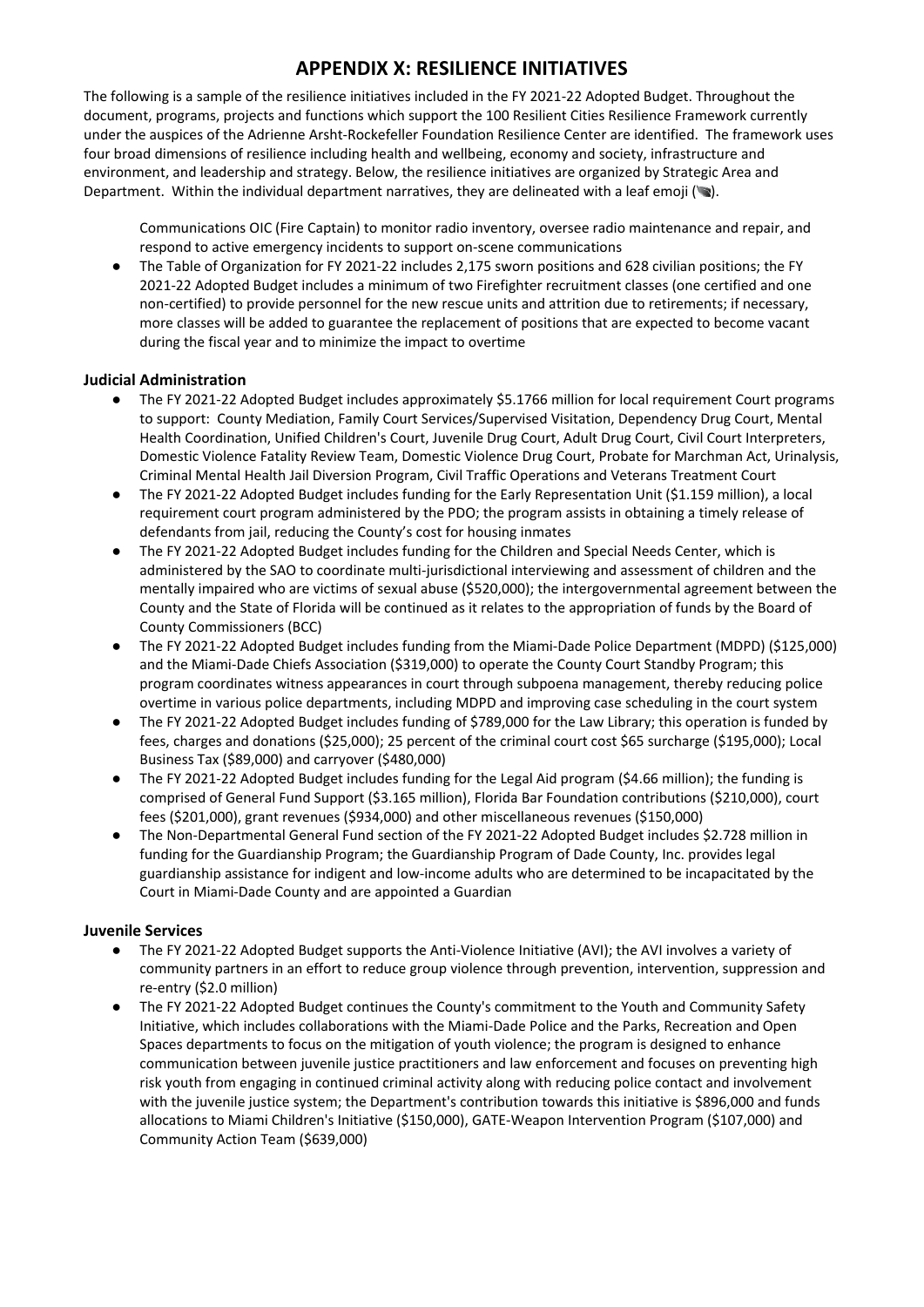The following is a sample of the resilience initiatives included in the FY 2021-22 Adopted Budget. Throughout the document, programs, projects and functions which support the 100 Resilient Cities Resilience Framework currently under the auspices of the Adrienne Arsht-Rockefeller Foundation Resilience Center are identified. The framework uses four broad dimensions of resilience including health and wellbeing, economy and society, infrastructure and environment, and leadership and strategy. Below, the resilience initiatives are organized by Strategic Area and Department. Within the individual department narratives, they are delineated with a leaf emoji ( $\blacktriangleright$ ).

### **Police**

- The Adopted Table of Organization for FY 2021-22 includes 3,168 sworn positions and 1,282 civilian positions; it also includes sworn attrition savings valued at \$10.209 million and civilian attrition savings valued at \$10.219 million; by the end of FY 2021-22, 5 sworn positions and 155 civilian positions are anticipated to be vacant
- The FY 2021-22 Adopted Budget includes \$1.476 million from the 2020 Community Oriented Policing Services (COPS) Hiring Program grants; this grant supports approximately 50 percent, of the Department's current entry-level salaries and fringe benefits for 42 Police Officers over a three-year period and has a maximum total value of \$5.250 million
- The FY 2021-22 Adopted Budget includes the continuation of programs such as Youth and Community Safety, Target Crimes and other crime prevention initiatives which focus on reducing violence against youth and will be funded by the Law Enforcement Trust Fund (LETF) and the General Fund (\$4.960 million)
- The FY 2021-22 Adopted Budget includes one Police Crime Analysis Specialist for the Real Time Crime Center (RTCC) to support expansion and new applications in the efforts to reduce gun violence in Miami-Dade County
- The FY 2021-22 Adopted Budget includes two additional Construction Managers to assist with construction projects to meet the current and future safety and operational needs of the Department, funded by Countywide Infrastructure Investment Program (CIIP) projects
- The FY 2021-22 Adopted Budget includes five Police Officer recruitment classes replacing 132 anticipated vacancies and funding for 42 additional Police Officer positions, from the COPS 2020 Grant, to decrease gun violence and foster community building and relationships with the community
- As part of the Peace and Prosperity Plan, the Community Affairs Bureau is implementing the MDPD Turn Around Police Academy and expanding the MDPD Youth Athletic and Mentoring Initiative (\$414,000), funded by FTX naming rights revenues
- The FY 2021-22 Adopted Budget includes four additional Police Officer positions to enhance enforcement and improve emergency response times along the Miami River in the unincorporated areas (\$615,000)
- In FY 2020-21, the Department implemented a gun violence deterrence and response initiative called Operation Summer Heat from June 4, 2021 to August 27, 2021 (\$2.5 million)
- The FY 2021-22 Adopted Budget includes the continuation of security provided by MDPD at all Metrorail and Metromover stations, funded by Department of Transportation and Public Works (DTPW) CARES Act funds (\$10 million)
- In FY 2020-21, as part of a revised MDPD table of organization the Department established the Community Affairs Bureau to centralize and administer a variety of community oriented programs designed to foster cooperation between the Department and the community; the reorganization included 34 staff and functions transferred from Support Services for the new Community Affairs Bureau
- In FY 2020-21, as part of the Peace and Prosperity Plan, three MDPD Intelligence Analysts and one Police Crime Analysis Specialist were added to assist the Professional Compliance Bureau via cyber investigations in addressing gun violence throughout Miami-Dade County; funded by FTX naming rights revenues
- In FY 2020-21, one MDPD Victim Advocate was added to help support the continuing growing need for victim services; the Victim Advocates provide response to crime scenes to assist victims immediately, provide post scene services, and follow up and assist investigators as necessary; funded by the Victims of Crime Act (VOCA) Administrators Grant
- The FY 2021-22 Adopted Budget includes two MDPD Intelligence Analysts and one Criminalist 1 for the Forensic Services Bureau to process National Integrated Ballistic Information Network (NIBIN) cases in the efforts to reduce gun violence in Miami-Dade County through Operation Summer Heat
- In FY 2020-21, the Strategic Innovation & High Technology Crimes Unit was created through a consolidation of various investigative units and sections within the Division; this Unit utilizes state-of-the-art technology to combat violent crime and identify emerging threats and cyber-criminals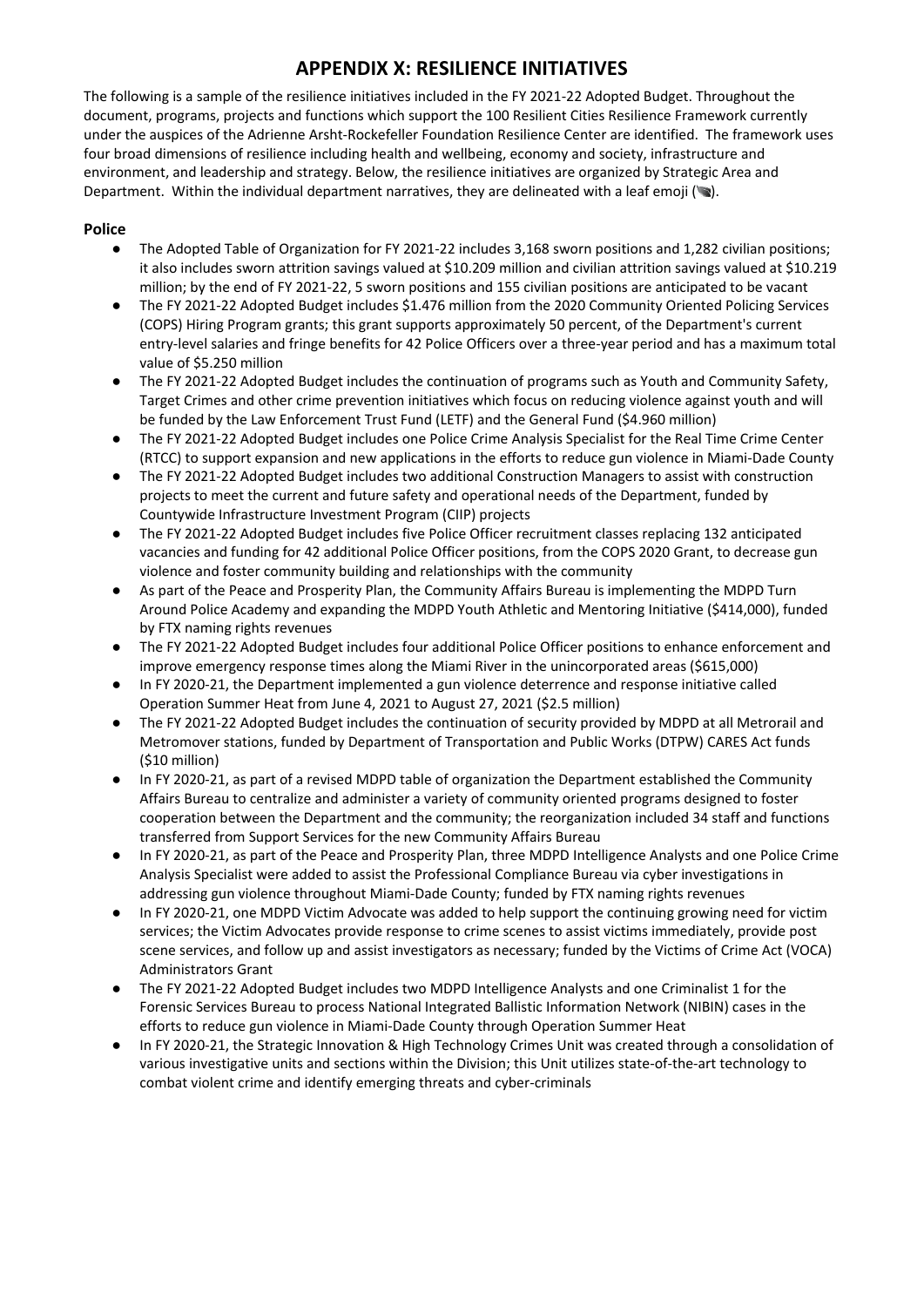The following is a sample of the resilience initiatives included in the FY 2021-22 Adopted Budget. Throughout the document, programs, projects and functions which support the 100 Resilient Cities Resilience Framework currently under the auspices of the Adrienne Arsht-Rockefeller Foundation Resilience Center are identified. The framework uses four broad dimensions of resilience including health and wellbeing, economy and society, infrastructure and environment, and leadership and strategy. Below, the resilience initiatives are organized by Strategic Area and Department. Within the individual department narratives, they are delineated with a leaf emoji ( $\blacktriangleright$ ).

# **TRANSPORTATION AND MOBILITY**

### **Transportation and Public Works**

- The FY 2021-22 Adopted Budget includes \$156.282 million in federal funding under the Coronavirus Aid and Economic Security (CARES) Act to fund operations net of revenues received; in FY 2020-21, the Department projects to utilize \$95.249 million of the CARES Act funding
- In FY 2021-22, the Countywide General Fund Maintenance of Effort (MOE) for transit services will increase to \$222.450 million, a 3.5 percent increase from the FY 2020-21 MOE of \$214.928 million
- The FY 2021-22 Adopted Budget includes a reserve of \$2.075 million for future SMART Plan operations, maintenance and upgrades from joint development revenue as required by Resolutions R-429-17 and R-774-17
- During the summer of 2021, The Better Bus Network (BBN) will be introducing enhanced bus service that requires additional operating funds, the final amount for these recurring costs will vary and depend on labor availability and how staffing is allocated between part-time/full-time Department of Transportation and Public Works (DTPW) operators and contracted service; this allocation of labor will be finalized approximately six months before implementation

# **RECREATION AND CULTURE**

### **Cultural Affairs**

- The FY 2021-22 Adopted Budget includes \$380,000 in operational support for the Westchester Cultural Arts Center; the community cultural center will be managed by the Roxy Theatre Group and is expected to offer performances, educational programs and related recreational activities to serve families and children
- The Department's FY 2021-22 Adopted Budget includes \$18.621 million in funding to support the cultural competitive grants and programs, which is an increase of \$332,000 from last year's budgeted amount of \$18.289 million
- The FY 2021-22 Adopted Budget includes continued funding for the Golden Ticket Arts Guides promoting free admission for adults over the age of 62 to hundreds of cultural events and activities; it is estimated that the Department will produce and distribute 17,000 Golden Ticket Arts Guide books (\$85,000)
- The FY 2021-22 Adopted Budget includes the continuation of direct Convention Development Tax (CDT) funding to Fairchild Tropical Botanic Gardens (\$376,000), Miami Children's Museum (\$785,000), ZooMiami Foundation, Inc. (\$293,000) and Fantasy Theater Factory, Inc. (\$430,000) for the Sandrell Rivers Theater
- In FY 2020-21, three of the Department's cultural facilities applied for and received federal support from the U.S. Small Business Administration's Shuttered Venue Operator Grants (SVOG) program; these awards total \$1,810,128 and include \$1,078,301 for the South Miami-Dade Cultural Arts Center, \$579,332 for Miami-Dade County Auditorium and \$152,495 for African Heritage Cultural Arts Center; these funds will assist the Department in offsetting those costs incurred as a result of COVID -19 as well as provided additional programming and operational assistance; where applicable, these funds will be expended by the Department in FY 2021-22

#### **Library**

- In FY 2021-22, MDPLS will continue to offer virtual programming options and resume in-library programs and events, including Noches Culturales, a quarterly celebration of the culture and traditions of different countries, and the annual MDPLS Family Festival and holiday-themed events such as the Kendale Lakes Branch Tree Lighting Celebration
- In FY 2021-22, the MDPLS Virtual Author Series will continue to provide residents to interact and hear from emerging and established local and national authors through virtual and in-library events including book talks, readings, interactive activities and Q&A sessions; in FY 2020-21, MDPLS hosted 43 online author events to date
- The FY 2021-22 Adopted Budget will continue the Short Stories Program for neurodivergent persons; the stories depict social situations that may be encountered during a library visit; this program was created in FY 2020-21 for each of its library locations as part of the County's partnership with the University of Miami-Nova Southeastern University Center for Autism and Related Disabilities (UM-NSU CARD) and in furtherance of the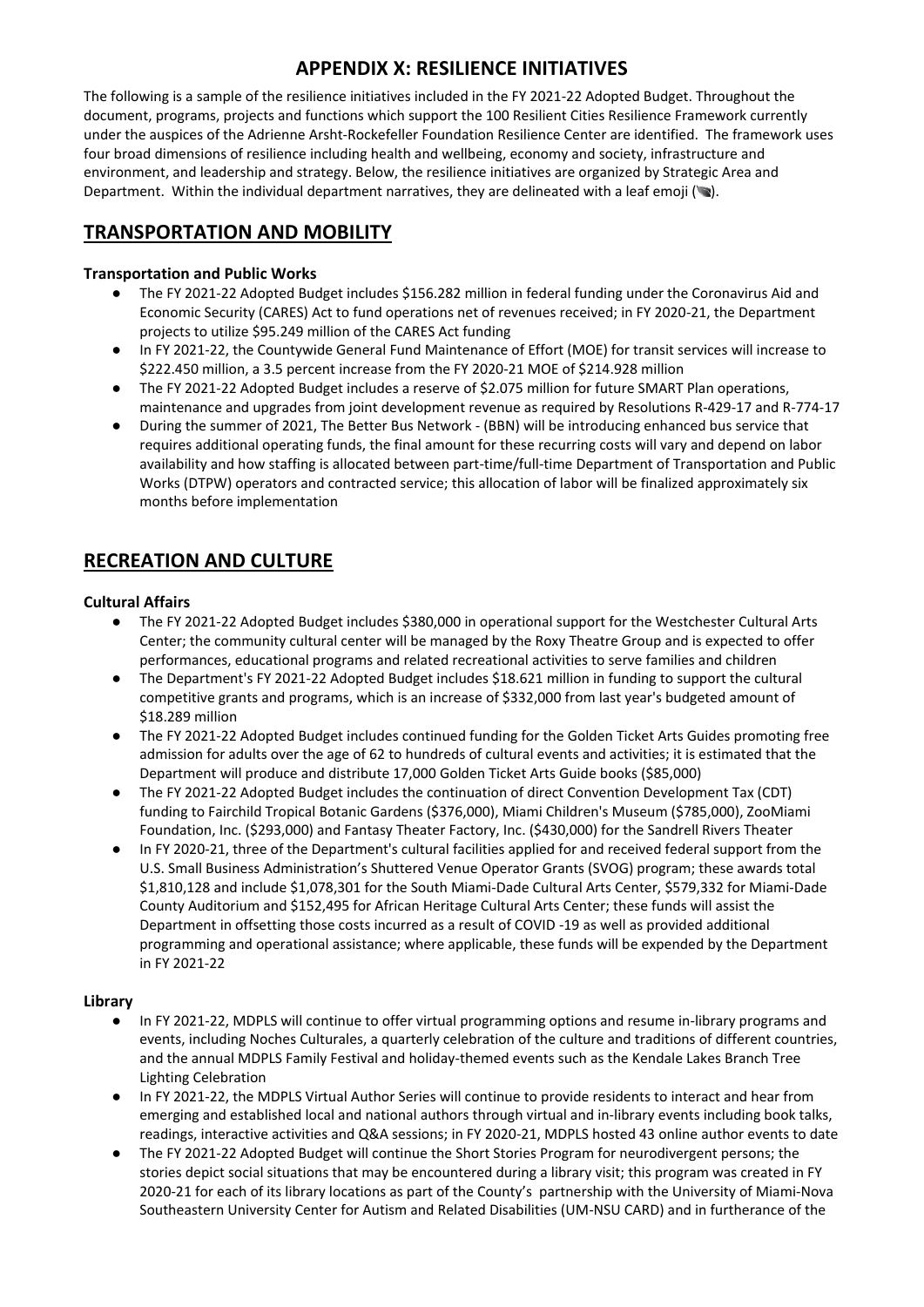The following is a sample of the resilience initiatives included in the FY 2021-22 Adopted Budget. Throughout the document, programs, projects and functions which support the 100 Resilient Cities Resilience Framework currently under the auspices of the Adrienne Arsht-Rockefeller Foundation Resilience Center are identified. The framework uses four broad dimensions of resilience including health and wellbeing, economy and society, infrastructure and environment, and leadership and strategy. Below, the resilience initiatives are organized by Strategic Area and Department. Within the individual department narratives, they are delineated with a leaf emoji ( $\bullet$ ).

Library's goal to become certified as an Autism Friendly organization; additionally, MDPLS will continue to expand its offerings of sensory-friendly programs and services for people of all ages, including STEAM, arts and crafts, storytimes, and yoga and movement classes

- The FY 2021-22 Adopted Budget includes funding for facility resiliency projects that are part of the Mayor's Climate Action Strategy; projects include Coconut Grove, Kendall, Miami Beach, Naranja, Pinecrest, Westchester Regional and West Flagler
- In FY 2019-20 and FY 2020-21, the Department was awarded \$1.3 million in grant funding from FEMA's Pre-Disaster Mitigation Program to harden buildings that includes Coral Gables (roof and impact resistant windows, \$311,254), Coral Reef (roof and impact resistant windows and storefront, \$64,323), Lemon City (roof and impact windows and storefront, \$146,065), North Central (impact resistant windows and storefront, \$26,470), North Dade Regional (impact resistant windows and storefront, \$166,138) and South Dade Regional (roof and impact resistant windows and storefront, \$609,561)
- The FY 2021-22 Adopted Budget continues the MDPLS Adult Learning Academy as an educational services program that provides a learning curriculum of 2,700 hours of structured adult learning opportunities at 5 library locations; the Department received a \$190,000 LSTA grant in FY 2020-21 to launch this program
- The FY 2021-22 Adopted Budget continues with grant funding from the Children's Trust to support the Homework Help Program and Technobus services (\$175,000); this marks the fourth consecutive year this program and service has received grant funding from The Children's Trust (\$125,000 in FY 2018-19, \$150,000 in FY 2019-20, \$150,000 in FY 2020-21); the adopted budget also authorizes the expenditure of past and future-year Children's Trust funding as part of their established partnership with the department
- In FY 2021-22, the Department's Art Services unit will continue to manage and display exhibitions from the MDPLS Permanent Art Collection and provide opportunities to local and international artists to display their work at MDPLS locations; for the fourth year in a row funding in the amount of \$44,000 is included to continue framing or reframing of works of art in the collection; approximately 2,000 works of art have been either framed or reframed to preserve the collection since the inception of this initiative
- In FY 2021-22, the Department will continue its Bookmobile service with planned stops at over 32 locations throughout the county accounting for approximately 120 monthly visits; senior centers, adult living facilities and area parks are examples of stops and account for over 30,000-items checked out from the Bookmobile service; additionally, the Department will begin the replacement of its Bookmobile fleet with the purchase and build out of a more compact, fuel efficient and versatile vehicle to serve as the prototype for the delivery of library mobile services throughout the community
- In FY 2020-21, the Department was awarded a State of Florida Division of Library and Information Services (DLIS) Cares Act Grant from the Institute of Museum and Library Services (IMLS) for \$175,000 to implement a Tablet Lending Program, allowing for the deployment of over 600 internet-enabled devices for checkout as part of a community connectivity initiative
- In FY 2020-21, the Department, in partnership with the Sisters of Abundant Living, expanded the Meals-to-Go program to a year-round service at 13 branch locations; an estimated 150,000 meals will be provided to K through 12 students in FY 2020-21
- In FY 2020-21, the Department Special Collections team completed the condition assessment, survey, and processing of over 5,100 pieces of cultural heritage materials spanning historical collections and archives; additionally, over 3,700 uncatalogued items in the Vasari Project Collection were added to the online public access catalog
- In FY 2020-21, the Department's Digitization Unit completed the digitization and meta-data description of over 10,000 physical pieces, including a collaboration with HistoryPin to digitize and provide geospatial information to 500 Miami Beach real estate listings

### **Parks, Recreation and Open Spaces**

● In October 2020, the National Recreation and Park Association (NRPA) announced that the Department had successfully achieved Commission for Accreditation of Park and Recreation Agencies (CAPRA) recertification based on its evaluation conducted in FY 2019-20; the Department achieved the distinction of meeting 100 percent of requirements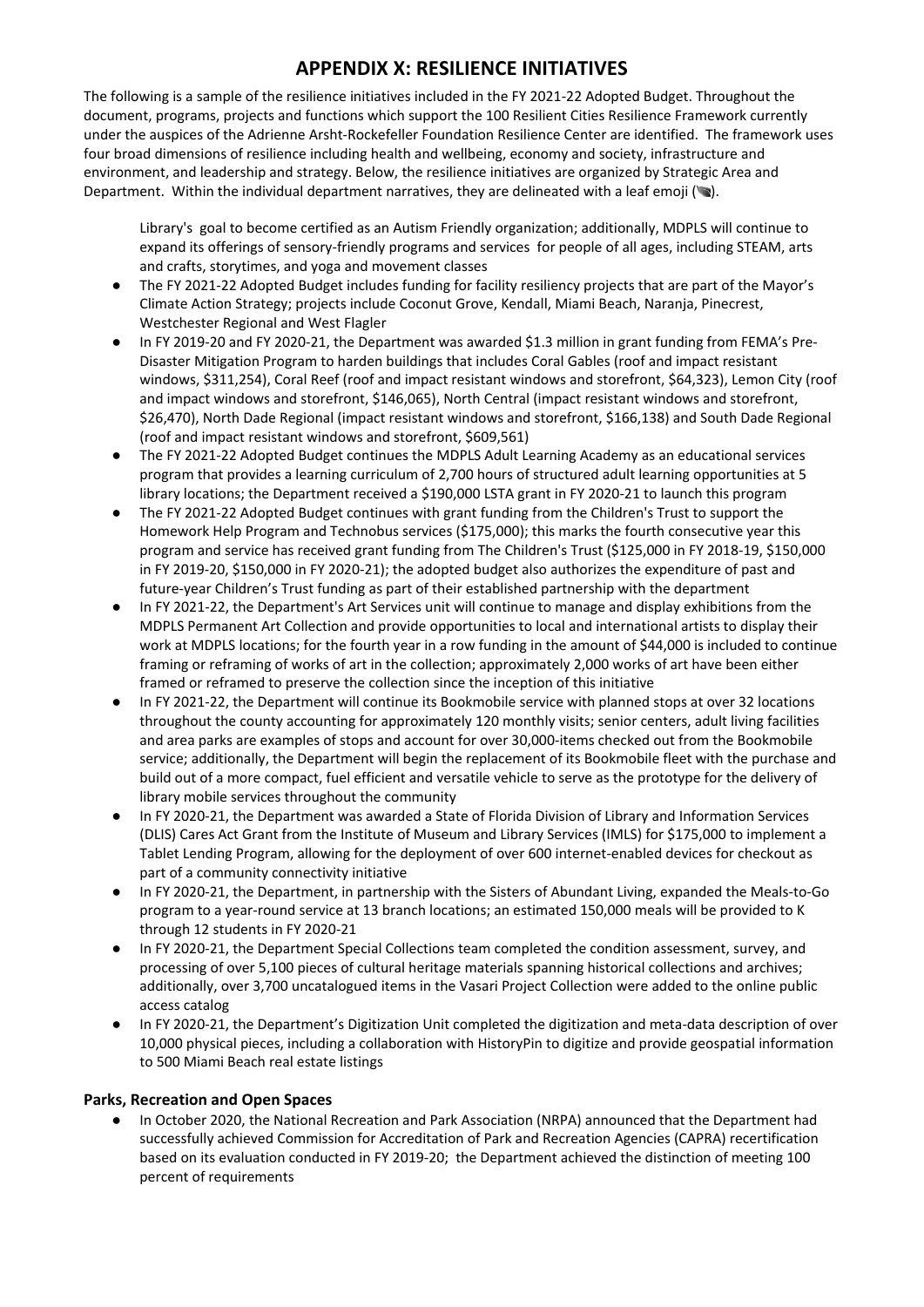The following is a sample of the resilience initiatives included in the FY 2021-22 Adopted Budget. Throughout the document, programs, projects and functions which support the 100 Resilient Cities Resilience Framework currently under the auspices of the Adrienne Arsht-Rockefeller Foundation Resilience Center are identified. The framework uses four broad dimensions of resilience including health and wellbeing, economy and society, infrastructure and environment, and leadership and strategy. Below, the resilience initiatives are organized by Strategic Area and Department. Within the individual department narratives, they are delineated with a leaf emoji ( $\blacktriangleright$ ).

- Through its Million Trees Miami initiative, Neat Streets Miami expects to give away 1,500 trees to Miami‐Dade County residents and plant 3,500 trees on public land in FY 2020-21; in FY 2021-22, 2,000 trees are expected to be given to County residents and 2,500 new trees will be planted on public land
- In FY 2020-21 and FY 2021-22, the Department will expand the Fit2Lead program by 670 afterschool program participants and 500 summer program participants as part of the Peace and Prosperity Plan, funded by FTX naming rights revenues; the program will provide internships for high school students ages 15-19 (\$4.364 million for two years)
- The FY 2021-22 Adopted Budget includes three approved overage positions in the Business Support Division to manage Countywide Infrastructure Investment Program (CIIP) projects
- A significant investment has been made to address the technology infrastructure needs of various parks and a large effort is already underway to implement those necessary upgrades and improvements; efforts entail an upgrade of the network connectivity to the latest available technology and installation of Wi‐Fi hotspots at those locations; this is a multi‐year effort that will continue through FY 2021-22
- In FY 2020-21, the Department continued the competitive solicitation of 69 youth sports partnership agreements; this process had been delayed in the prior fiscal year due to the unforeseen challenges of the COVID-19 pandemic
- The FY 2021-22 Adopted Budget includes additional funding for seaweed collection, removal and disposal for a fourth hot spot, located in Miami Beach between 22nd and 26th Streets (\$1.2 million) and a continued funding to evaluate the impacts of and need to manage increased amounts of seaweed on the beach (\$2.7 million)
- In FY 2021-22, the Department will complete the Water Recreation Access Plan (WRAP), also known as the blueways plan, which seeks to increase public access to waterways, enhance recreation and create an interconnected system of accessible water destinations
- The FY 2021-22 Adopted Budget includes a \$150,000 grant, reimbursed by the Countywide General Fund, for the Florida Avocado Administrative Committee to help combat Laurel Wilt; the Committee has initiated a program for replacing trees in commercial groves where removal of diseased trees has occurred
- The FY 2021-22 Adopted Budget includes funding from the Water and Sewer Department (WASD) to fund the Florida Friendly Landscapes Program, including the Florida Yards and Neighborhoods Program and Landscape Irrigation Water Conservation Programming (\$285,000) and from Regulatory and Economic Resources (RER), Solid Waste Management (DSWM) and Transportation and Public Works (DTPW) for positions and operating costs related to environmental educational services, commercial agricultural and horticultural programs and homeowner horticultural programs (\$124,000, \$25,000 and \$46,000, from the respective departments)
- Based on the existing interdepartmental Memorandum of Understanding (MOU) with DSWM, Cooperative Extension will continue conducting educational programs for Miami‐Dade residents about proper composting practices to reduce yard waste and distributing compost bins purchased by DSWM; up to 240 bins will be provided annually through the expiration of the MOU on September 30, 2023
- In FY 2020‐21, the Department reopened the People's Dock, replaced with FEMA funding following damage sustained in Hurricane Irma
- In FY 2021-22, construction will begin on the Mangrove Boardwalk with anticipated completion in Summer 2023
- In FY 2022-23, the Department expects to close the Country Club of Miami for the redesign from a 36-hole regulation course to an 18‐hole regulation course and 9‐hole executive course; this is a multi‐year project included in the CIIP Program
- The FY 2021-22 Adopted Budget includes an additional \$500,000 and continued funding of \$1 million for countywide and UMSA tree canopy enhancement (\$1.5 million)
- In FY 2021-22, the Department will continue to provide a level of service of grounds maintenance along County rights‐of‐way for medians at 20 cycles per year; roadside maintenance cycles will remain at 12 cycles per year
- In FY 2021-22, the Department will continue providing lot clearing and maintenance services for Countyowned vacant lots and remediation enforcement of privately‐owned vacant lots in violation of local codes funded through collection of liens (\$830,000) and will continue the same level of mowing cycles in the lot clearing program specific to the 18th Avenue Corridor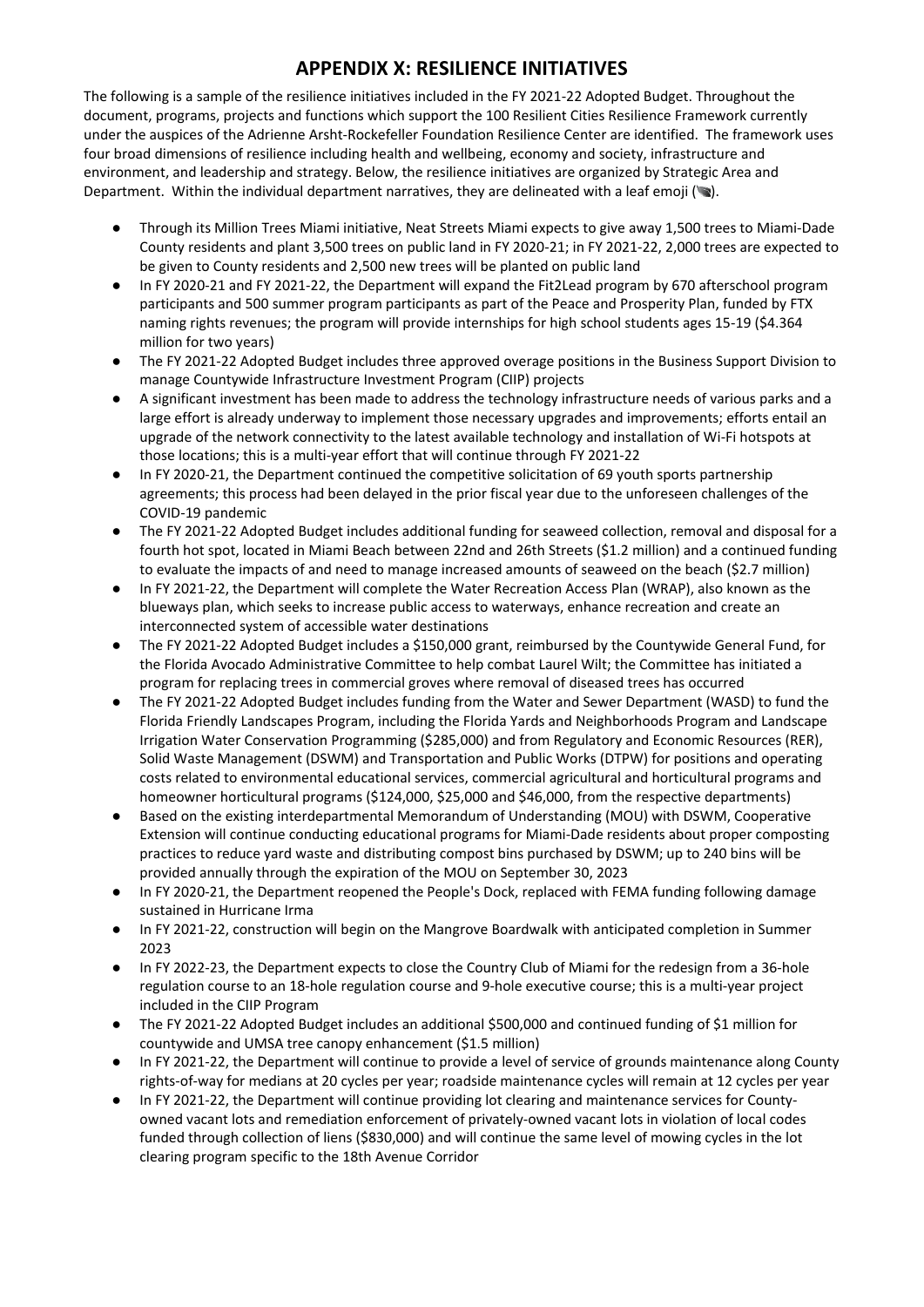The following is a sample of the resilience initiatives included in the FY 2021-22 Adopted Budget. Throughout the document, programs, projects and functions which support the 100 Resilient Cities Resilience Framework currently under the auspices of the Adrienne Arsht-Rockefeller Foundation Resilience Center are identified. The framework uses four broad dimensions of resilience including health and wellbeing, economy and society, infrastructure and environment, and leadership and strategy. Below, the resilience initiatives are organized by Strategic Area and Department. Within the individual department narratives, they are delineated with a leaf emoji ( $\bullet$ ).

- In FY 2021-22, the Department will continue to provide 36 cycles of litter pick-up and 24 cycles of mowing along the 22 miles of Metrorail rights‐of‐way, 21 Metrorail stations, 19 Metromover stations, 20.5 miles of Busway and all Miami‐Dade Transit Maintenance Facilities (\$1.648 million); however, beginning March 2021, maintenance services to the Busway have been suspended during construction of the South Corridor Bus Rapid Transit Project
- In FY 2021-22, the Division will provide landscape services to the Venetian Causeway and through seven Interdepartmental agreements which encompass Port Miami, Public Housing, Miami‐Dade County Police stations, Information Technology Department (ITD) Radio Towers, Solid Waste Management Trash and Recycling Centers, Animal Services, and the Department of Transportation and Public Works' (DTPW) Vehicle Inspection Section (VIS)
- In FY 2020-21, the Division signed an interdepartmental agreement with the Department of Public Housing and Community Development (PHCD) to provide landscape maintenance service to 126 communities; this program will continue in FY 2021-22 and will run for a total of five years
- The FY 2021-22 Adopted Budget includes a reimbursement of over \$3 million from the EEL fund for conservation, management and maintenance of natural preserves
- In FY 2021-22, PROS will continue to operate the Fit2Play program for 800 to 900 children
- Through the Youth Sports Championship Series, which was created in conjunction with youth sports organizations, schools and municipalities, the Department continues to reach and inspire children throughout the County
- In FY 2020-21, ten positions were added to manage CIIP projects
- Since the approval to convert high-pressure sodium (HPS) streetlights to light-emitting diode (LED) streetlights was granted in FY 2018‐19, the Department has converted 82 percent of all streetlights
- In FY 2020-21, Zoo Miami opened the new Conservation Action Center (interior refurbishment of the Dr. Wilde's World building), an interactive, interpretive exhibit that will engage audiences of all ages to take action on behalf of wildlife
- In FY 2020-21, Zoo Miami completed the new treatment and rehabilitation center in support of the PROS Sea Turtle Conservation Program; construction of the center was funded by the Zoo Miami Foundation.
- In FY 2020-21, Zoo Miami continued its partnership with Miami-Dade County Public Schools in hosting the Project Search Program, a business-led transition program designed for students with disabilities whose main goal is employment
- In FY 2020-21, Zoo Miami continued to host the field research station for Miami-Dade County Public Schools' BioTECH @ Richmond Heights 9-12; Miami's exclusive zoology and botany magnet high school, in partnership with Zoo Miami, provides students with an advanced level math and science curriculum focused on conservation biology
- In FY 2020-21, the following CIIP funded infrastructure projects were completed at Zoo Miami: pygmy hippo barn and holding renovation/expansion, lift station pump replacement, wellfield control system replacement and animal enclosure mesh replacement

# **NEIGHBORHOOD AND INFRASTRUCTURE**

### **Animal Services**

- The Department will continue its oversight and expansion of No-Kill initiatives to sustain a minimum 90 percent save rate
- In FY 2021-22, the Department will continue its No-Kill initiatives, such as the Foster, Transport, Adoption and Rescue Programs, with the goal of maintaining a No‐Kill shelter status
- In FY 2020-21, the Department will continue to pursue growth of the Foster Program by expanding outreach efforts to private industries to find alternative positive outcomes for shelter pets without the need to have them housed and cared for at the shelter
- In FY 2021-22, the Department will continue its relationship with Miami-Dade Corrections and Rehabilitation's Second Chance Program; the program develops marketable skills for inmate participants to increase their employability upon release and improves the behavior of the dogs to increase their opportunities for rehoming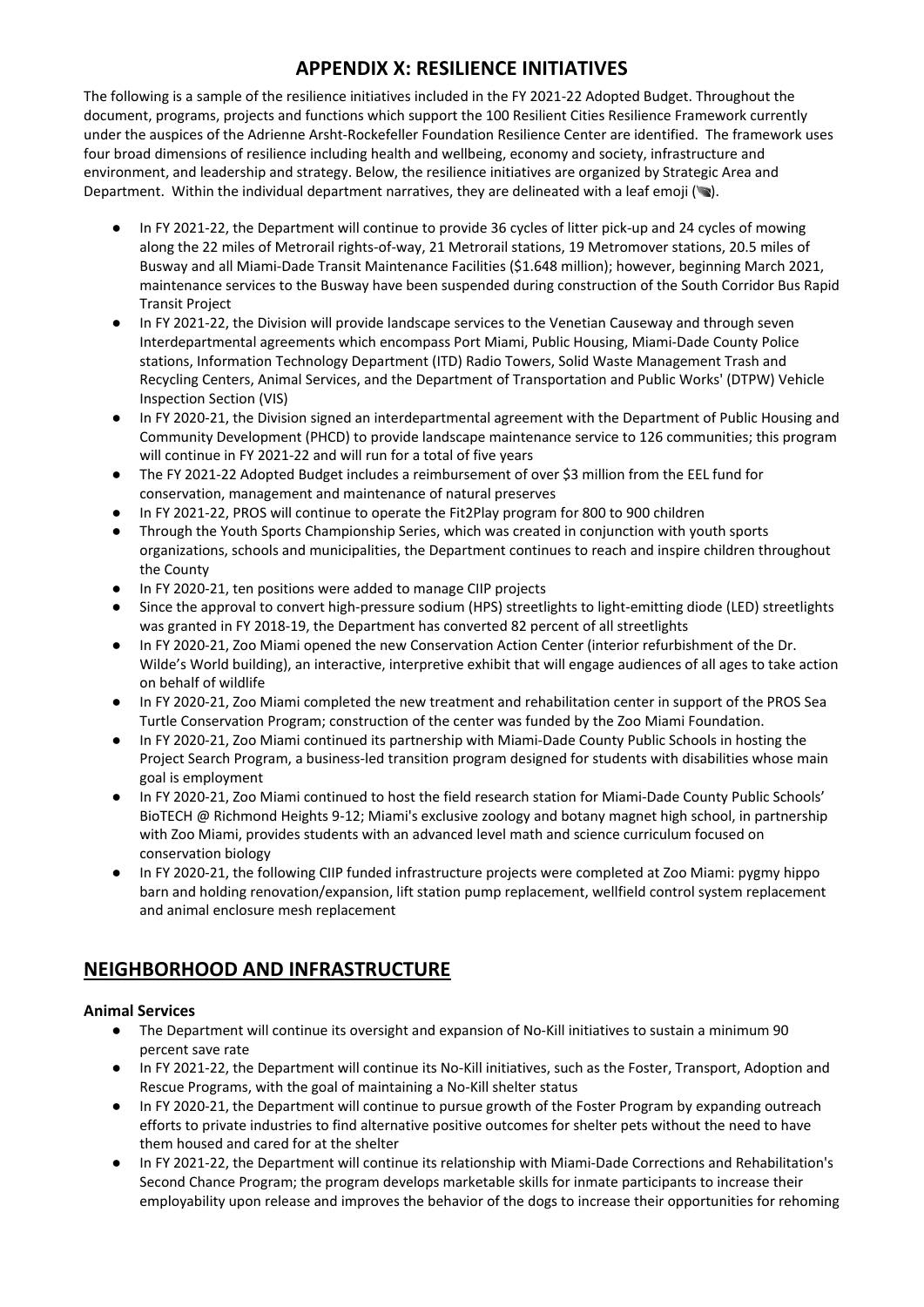The following is a sample of the resilience initiatives included in the FY 2021-22 Adopted Budget. Throughout the document, programs, projects and functions which support the 100 Resilient Cities Resilience Framework currently under the auspices of the Adrienne Arsht-Rockefeller Foundation Resilience Center are identified. The framework uses four broad dimensions of resilience including health and wellbeing, economy and society, infrastructure and environment, and leadership and strategy. Below, the resilience initiatives are organized by Strategic Area and Department. Within the individual department narratives, they are delineated with a leaf emoji ( $\bullet$ ).

- The FY 2021-22 Adopted Budget continues the Wildlife Rabies Vaccination Effort intended to prevent rabies outbreaks in the County's urban areas
- In FY 2021-22, the Department will continue its partnership with the Humane Society of Greater Miami to provide free income qualified spay/neuter services to the community (\$300,000)
- The FY 2021-22 Adopted Budget funds ASD's agreement with the Miami Veterinary Foundation to provide low cost spay/neuter services via private veterinarians in the community at a value of \$450,000 annually and continues an agreement with the City of Homestead to operate and maintain a low cost spay/neuter clinic in South Dade; the clinic is open five days per week
- In FY 2021-22, the Department will continue to provide free large scale spay/neuter surgeries for at risk populations
- The FY 2021-22 Adopted Budget funds the University of Florida Veterinary Shelter Medicine internship program aimed at improving shelter wellness care (\$125,000)
- In FY 2021-22, the Department of Solid Waste Management will continue to fund three Disposal Technician positions in ASD to collect and dispose of dead animals countywide (\$185,000)

### **Solid Waste Management**

- The FY 2021-22 Adopted Budget includes four additional positions including one Administrative Officer 2 (\$83,000), two Senior Personnel Specialists (\$173,000) and One Information Technology Specialist (\$63,000) to establish the Labor Relations, Safety and Training Section within the Administration Division; functions of this section include employee training as well as ensuring departmental alignment with the County's standardized discipline process
- The FY 2021-22 Adopted Budget includes funding for residential curbside recycling providing more than 350,000 households within the WCSA and nine municipalities with service every other week (\$9.683 million)
- In FY 2021-22, the Department will continue to provide trash collection services (\$50.225 million), which include the UMSA litter program along corridors and at hotspots (\$1.281 million)
- In FY 2021-22, the Department will continue to provide curbside garbage collection services (\$88.879 million) to include commercial garbage collection by contract (\$2.362 million) and waste collection pick-ups at specific non-shelter bus stops (\$912,000)
- The FY 2021-22 Adopted Budget includes the transportation and disposal of waste through roll off operations (\$7.328 million) at the Trash and Recycling Centers (TRC)
- During FY 2020-21, a resolution was adopted, R-452-21, directing the Department to create an illegal dumping pilot program that would continue into FY 2021-22 with the City of Miami Gardens and City of Opa-Locka; under the program, the County would provide these cities training on illegal dumping investigative practices and criteria and enable the collection and disposal of illegal materials for the cities at no cost when using a County facility
- In FY 2021-22, the Department will continue to receive two percent of the Utility Service Fee (USF) of the average retail Water and Sewer customer's bill to fund landfill remediation and other USF eligible projects (\$18.236 million)
- In FY 2021-22, the Department will continue environmental and technical service operations that include facilities maintenance (\$4.228 million) and environmental services (\$3.395 million)
- In FY 2021-22, the Department will continue the operation of two Home Chemical Collection Centers (\$1.028 million)
- In FY 2021-22, DSWM will continue to pursue options to replace the expired power purchase agreement associated with the Resource Recovery plant to obtain long-term energy rates; in June 2017, DSWM entered into an Electric Power Purchase Agreement with the City of Homestead through December 31, 2029 (\$5 million per year); the FY 2021-22 Adopted Budget also includes the continuation of the contract with Covanta Dade Renewable Energy, Ltd. to operate and maintain the County's Resource Recovery facility (\$72.284 million), including other supplemental contracts to support the Resource Recovery operation (\$501,500)
- In FY 2021-22, the Department will provide funding for Environmental Protection and Education grant programs administered by the Office of Management and Budget's Grants Coordination Division (\$100,000)
- In FY 2021-22, DSWM will continue a proactive Mosquito Control program in areas previously impacted by the Zika virus and other areas where residents and visitors are known to congregate (\$5.408 million)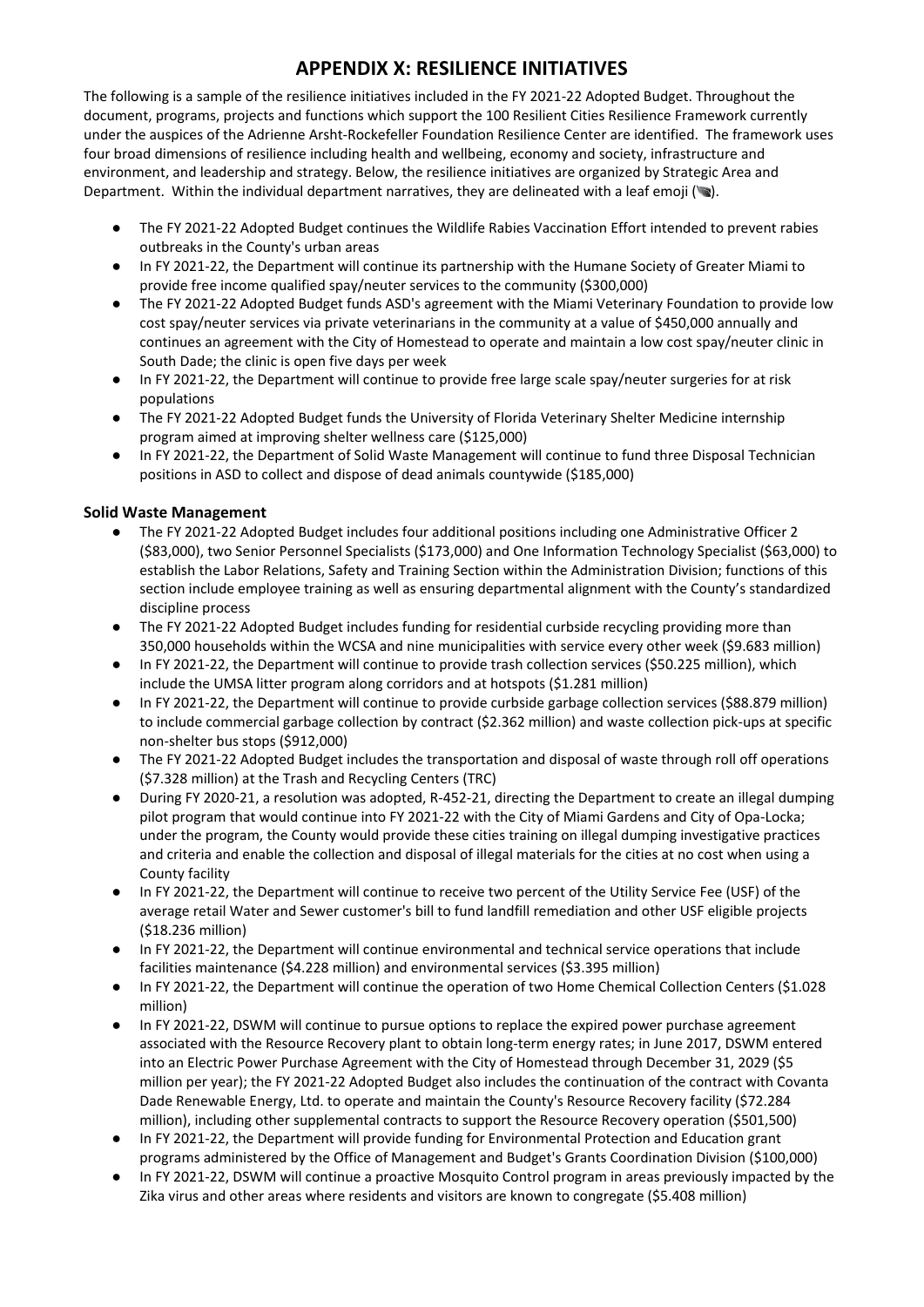The following is a sample of the resilience initiatives included in the FY 2021-22 Adopted Budget. Throughout the document, programs, projects and functions which support the 100 Resilient Cities Resilience Framework currently under the auspices of the Adrienne Arsht-Rockefeller Foundation Resilience Center are identified. The framework uses four broad dimensions of resilience including health and wellbeing, economy and society, infrastructure and environment, and leadership and strategy. Below, the resilience initiatives are organized by Strategic Area and Department. Within the individual department narratives, they are delineated with a leaf emoji  $(\bullet)$ .

#### **Water and Sewer**

● In FY 2021-22, the Department will continue a program to reduce energy consumption encompassing facilities lighting and controls, operational equipment energy consumption, the implementation of the Energy Star Power plan and an employee awareness program, which includes an energy conservation website, newsletter and workshops

### **HEALTH AND SOCIETY**

### **Community Action and Human Services**

- The FY 2021-22 Adopted Budget includes a total of \$578,000 for the Weatherization Assistance Program, which enables 38 low-income families to permanently reduce their energy bills by making their homes more energy efficient
- The FY 2021-22 Adopted Budget includes a reimbursement of expenses of \$117,000 from the General Fund to support the Department's Hurricane Shutter Installation Program
- In FY 2021-22, the Department will continue to provide self-sufficiency services to Community Services Block Grant (CSBG) eligible residents through the Family and Community Services Division by using its network of 13 Community Resource Centers to improve access for low-income residents (\$3.259 million in CSBG and \$3.414 million in Countywide General Fund)
- In FY 2021-22, the Low Income Home Energy Assistance Program (LIHEAP) funding increased by \$1.02 million; it is expected to serve approximately 22,979 residents with financial assistance in paying their electricity bills
- The FY 2021-22 Adopted Budget includes funding of \$101,000 from Public Housing and Community Development (PHCD) Housing and Rehabilitation for painting and landscaping; \$248,000 from AmeriCorps to support member stipends, training, and support services for youth; \$134,000 from the Florida Department of Transportation for beautification and graffiti abatement services; \$105,000 from YouthBuild USA for scholarship awards for youths enrolled in YouthBuild; \$180,000 from the Right Turn Grant Way to support financial literacy training, and \$674,000 from Career Source South Florida for case management, employment, and training and support services for youths
- The FY 2021-22 Adopted Budget includes \$83.496 million from the United States Department of Health and Human Services for Head Start and Early Head Start; other revenues include \$850,000 from the Children's Trust and \$1.617 million from the United States Department of Agriculture for the Summer Meals Program
- The FY 2021-22 Adopted Budget includes \$204,000 from the Jail Based Substance Abuse Trust Fund for support of the DUI Program, which provides correctional‐based substance abuse services to DUI offenders
- The FY 2021-22 Adopted Budget includes reimbursement of expenses of \$118,000 from the General Fund to support the Redlands Christian Migrant Association, which is the six percent local match required by the school readiness program, to provide school readiness services to 625 farmworker children
- During FY 2020-21, the Department assumed the management of The Lodge, a domestic violence shelter, resulting in the addition of 16 additional positions funded by Food and Beverage taxes; for FY 2021‐22, the annual cost to maintain this level of service is \$1.95 million
- During FY 2020-21, the Department assumed the management of The Empowerment Center, which adds 60 beds and a fourth location to the Safespace Program Certification, resulting in the addition of 24 positions funded by Food and Beverage taxes; for FY 2021‐22, the annual cost to maintain this level of service is \$2.22 million
- As required by State Statute, the FY 2021-22 Adopted Budget includes \$4.472 million of required General Fund contribution for the Homeless Shelter Services Maintenance of Effort in excess of \$2.098 million

#### **Homeless Trust**

● COVID-19 continues to impact the homeless Continuum of Care; measures remain in place to protect and support both sheltered and unsheltered populations in congregate emergency shelter facilities and on the streets; homeless prevention efforts remain in demand as renters and property owners face pre- and post-COVID hardships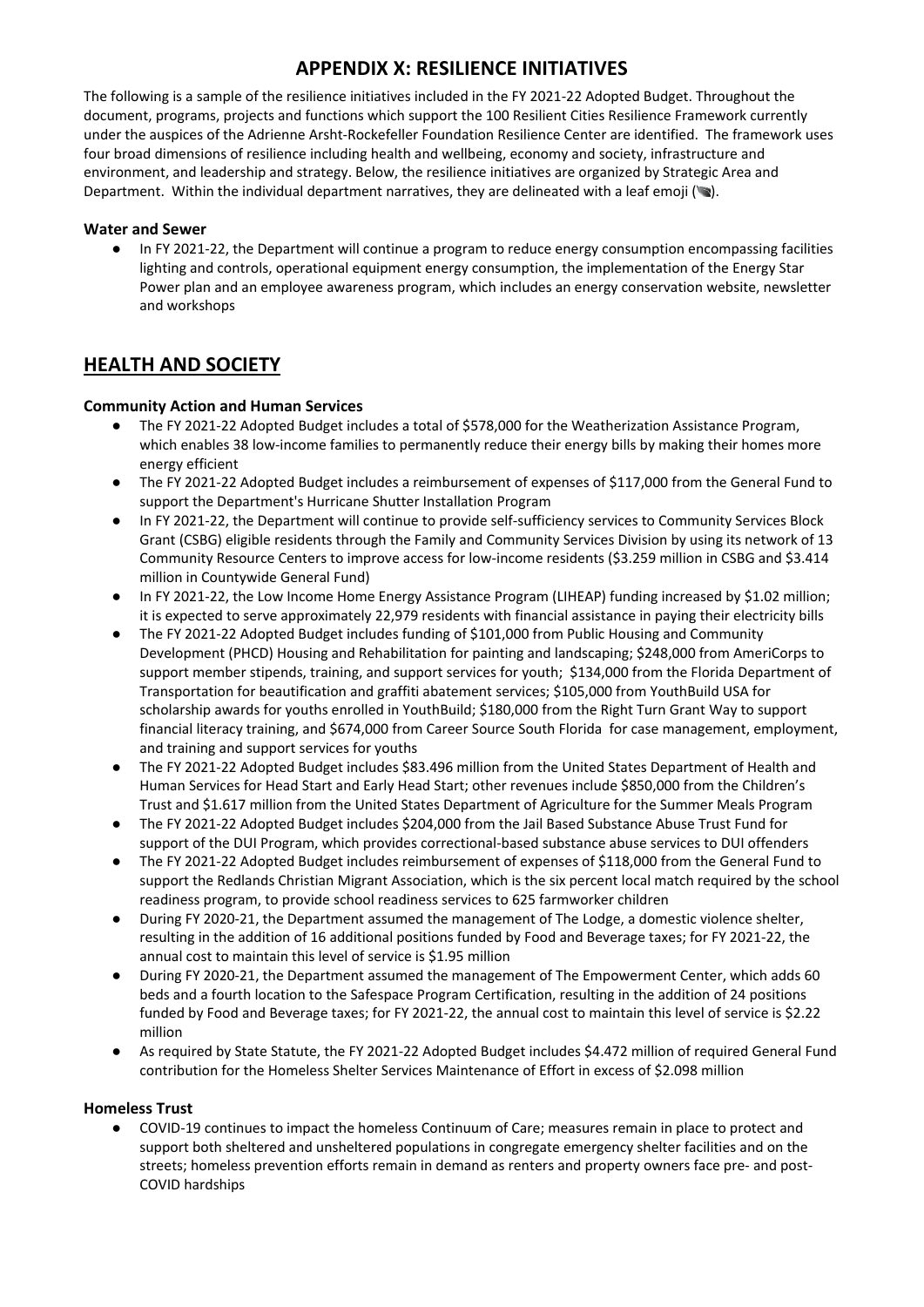The following is a sample of the resilience initiatives included in the FY 2021-22 Adopted Budget. Throughout the document, programs, projects and functions which support the 100 Resilient Cities Resilience Framework currently under the auspices of the Adrienne Arsht-Rockefeller Foundation Resilience Center are identified. The framework uses four broad dimensions of resilience including health and wellbeing, economy and society, infrastructure and environment, and leadership and strategy. Below, the resilience initiatives are organized by Strategic Area and Department. Within the individual department narratives, they are delineated with a leaf emoji ( $\blacktriangleright$ ).

- The FY 2021-22 Adopted Budget includes an allocation in the General Fund Health and Society Communitybased Organizations to the Sundari Foundation, Inc. operators of the Lotus House Women's Shelter, for emergency shelter to provide evidence-based, trauma informed housing and services for homeless women, youth and children with special needs (\$520,000)
- A slow recovery is expected for FY 2021-22; Food and Beverage Tax revenues suffered unprecedented impacts in FY 2019-20 and into FY 2020-21; in FY 2021-22, revenues of \$28.103 million are projected; these projections are commensurate with FY 2015-16 actuals
- The American Rescue Plan and Coronavirus Aid, Relief, and Economic Security Act has provided new resources beginning in July 2020 to support homeless and at-risk households, including Emergency Solutions Grants (ESG) funding and Emergency Housing Vouchers, as well as additional HOME Investment Partnerships and Community Development Block Grant funds; the Trust has worked with entitlement jurisdictions and the state of Florida to coordinate use of these funds to best serve vulnerable persons experiencing homelessness; the Trust was directly awarded nearly \$8.7 million in ESG directly from the Department of Children and Families' Office on Homelessness; these funds are being used to provide rental assistance and enhance street outreach, with an emphasis on persons in encampments and those on the streets with Substance Use Disorders (SUD)
- In January 2021, U.S. HUD announced it was renewing funding for all homeless Continuum of Care projects totaling \$35.33 million; funded projects include street outreach, rapid rehousing, permanent supportive housing and joint transitional housing/rapid rehousing, as well as a planning grant
- During the 2021 State Legislative Session, the Homeless Trust secured a special appropriation of \$562,000 for low barrier, single-site permanent supportive housing allowing for quick placement of individuals coming directly from the streets who would likely not do well in a congregate living facility, such as an emergency shelter; this new housing serves as a bridge to other permanent housing within the homeless continuum
- The Homeless Trust continues to partner and leverage the resources of area public housing agencies to provide housing to homeless households; preferences and set-asides are providing housing to extremely vulnerable clients experiencing homelessness; programs essential to preventing and ending homelessness include newly leveraged Tenant and Project Based Rental Assistance Programs, including Section 8, Mainstream, Family Unification and Foster Youth to Independence vouchers; Section 202/811 supportive housing programs, public housing, the HOME Investment Partnerships Program, the Emergency Solutions Grants Program and Community Development Block Grants; nearly half of the Homeless Trust's budget relies on direct federal funding, not including indirect partnerships with housing authorities, HUD-assisted property owners and entitlement jurisdictions
- In FY 2021-22, Homeless Trust Capital Reserves for future infrastructure acquisition and renovations are \$4.838 million; Tax Equalization Reserves which are essential to maintaining service levels and adding needed capacity have been reduced to \$1.226 million as a result of the pandemic; the Trust is working to replenish these reserves to offset declines in Food and Beverage revenues and manage unbudgeted emergency events

#### **Public Housing and Community Development**

- PHCD continues to explore ways to effectively manage federal budgetary shortfalls through the use of HUD's Rental Assistance Demonstration (RAD) program; all funds that are obtained by PHCD through the RAD program are subject to HUD approval and availability of funding from both federal and private sector resources and, in past years, the RAD program maintained a hard limit on the number of units nationally that were eligible for redevelopment; Congress increased the number of units eligible for redevelopment that may qualify for funds under the program from 225,000 to 455,000; this increase in the eligible unit limit serves as the basis for the comprehensive redevelopment of all of HUD's public housing inventory
- For the fiscal year ending September 30, 2020, the preliminary score of 145 points for Section 8 met the requirements for the SEMAP High Performer designation; this score translates to 100 percent of the total 145 obtainable points; High Performers have a score above 90 percent
- In FY 2021-22, the Development Division, with HUD and Board approval, will continue the implementation of the Rental Assistance Demonstration (RAD) program
- In FY 2021-22, the Infill Housing Program will continue to be administered by one Chief Real Estate Officer position and one PHCD Facilities & Development Contracts Coordinator to be reimbursed from the Countywide General Fund (\$310,000)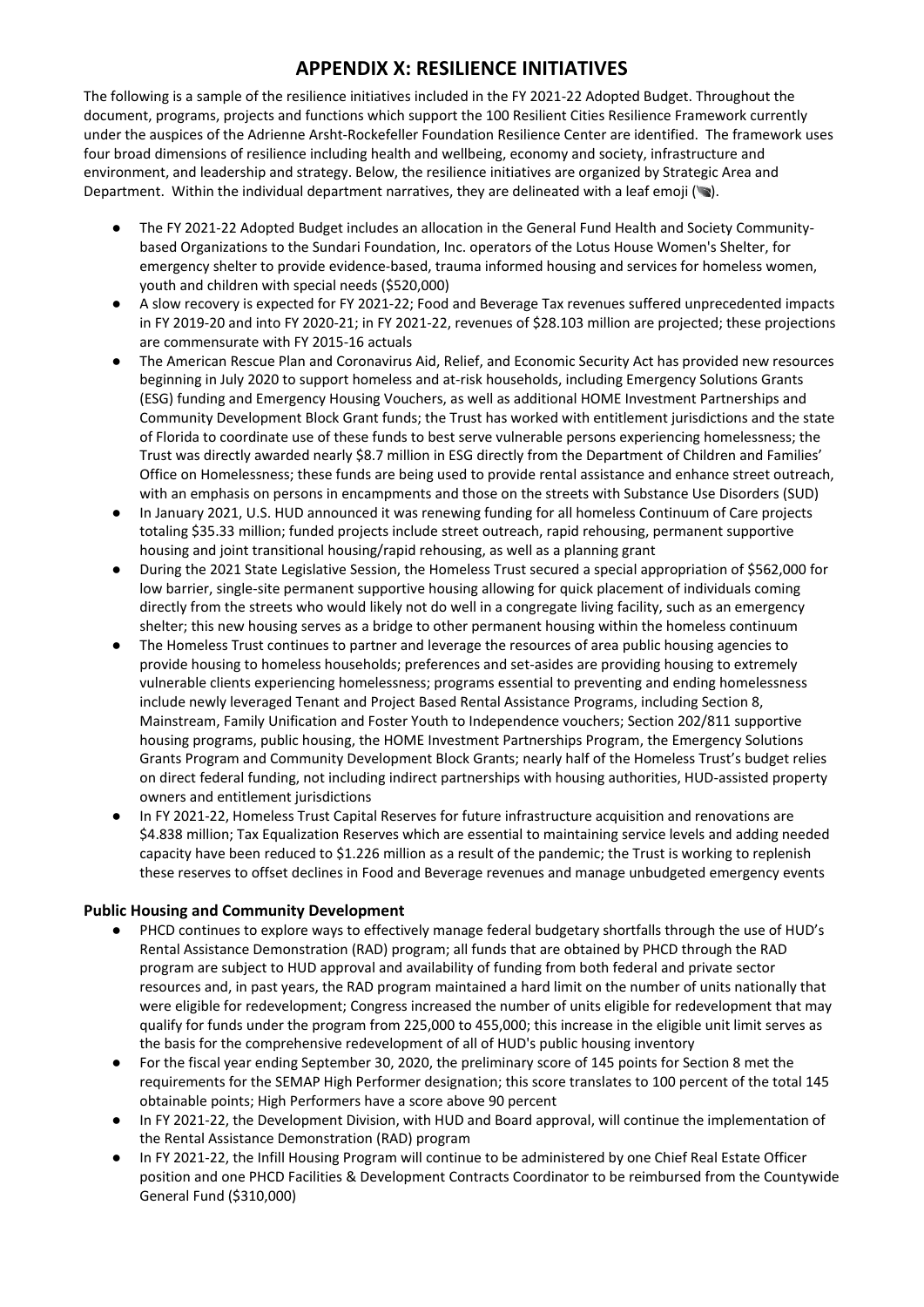The following is a sample of the resilience initiatives included in the FY 2021-22 Adopted Budget. Throughout the document, programs, projects and functions which support the 100 Resilient Cities Resilience Framework currently under the auspices of the Adrienne Arsht-Rockefeller Foundation Resilience Center are identified. The framework uses four broad dimensions of resilience including health and wellbeing, economy and society, infrastructure and environment, and leadership and strategy. Below, the resilience initiatives are organized by Strategic Area and Department. Within the individual department narratives, they are delineated with a leaf emoji ( $\blacktriangleright$ ).

- In FY 2021-22, the Division will continue the planning and administration of the public housing redevelopment program, including Liberty Square, Senior Campus, Culmer Place, Culmer Gardens, Rainbow Village, Gwen Cherry 23, Modello, Lincoln Gardens, Arthur Mays, Naranja, Homestead Gardens, Perrine Gardens, Perrine Villas, Heritage Village 1 and 2, Moody Gardens, Moody Village, Palm Courts, Palm Towers, Opa-Locka Elderly, Venetian Gardens, Palmetto Gardens, Jose Marti Plaza, Little Havana Homes, Falk Turnkey, Grove Homes, Stirrup Plaza Family, Annie Coleman 14, Annie Coleman 16 and South Miami Gardens development projects
- The FY 2021-22 Surtax revenue is budgeted at \$30 million; the FY 2021-22 Surtax carryover of \$195.855 million is allocated as follows: \$136.710 million to on-going multi-family rental projects and \$50 million for Homeownership Programs; total funding budgeted for affordable housing, including Surtax is \$260.282 million
- During FY 2021-22 PHCD will continue to pursue an electronic submission process for the annual Request for Applications; administering the competitive process online will result in better quality submissions from community-based organizations and housing development entities applying for County funds, achievement of paper reduction goals and processing efficiencies

# **ECONOMIC DEVELOPMENT**

### **Regulatory and Economic Resources**

- The FY 2021-22 Adopted Budget includes an enhanced recertification initiative to ensure structural and electrical safety of 40/50 year old buildings; a total of five positions will be added to the Construction, Permitting and Building Code Division including two Structural Plan Reviewers (\$272,000), one Electrical Plan Reviewer (\$106,000), one Special Projects Administrator 2 (\$104,000) and one Administrator Officer 1 (\$59,000)
- The FY 2021-22 Adopted Budget includes the addition of six positions (\$541,000, funded by Utility Service Fee) to assist with water quality investigations and grant administration that includes a Senior Scientist position to serve as the lead surface water technical expert, four support staff positions for data management and mapping of the groundwater and surface water components of investigations, and a permanent grant administrator and support position for management of potential and future grants
- The FY 2021-22 Adopted Budget includes the addition of 16 positions (\$1.351 million, funded by Utility Service Fee) to assist with consolidation and enhancement of the Sanitary Sewer Overflow Response, Sanitary Sewer Prediction and Prevention and Septic to Sewer Conversion programs
- The FY 2021-22 Adopted Budget includes the addition of two positions (\$220,000 funded by Utility Service Fee) to support groundwater technical analysis for investigations
- The FY 2021-22 Adopted Budget includes the addition of one Environmental Resources Project Supervisor (\$97,000 funded by Stormwater Utility Fee) to manage innovative approaches to stormwater management on the County's watershed
- The FY 2021-22 Adopted Budget includes the addition of an Environmental Code Enforcement Officer 2 (\$100,000 funded by Utility Service and Enforcement Fees) to support the enforcement of Notices of Required Connections (NORC) issued in connection with the Septic to Sewer Conversion Program
- The FY 2021-22 Adopted Budget includes the addition of two positions (Engineer 1 and Pollution Control Inspector 2), approved as overages in FY 2020-21, to assist with air quality permit and asbestos reviews
- The FY 2021-22 Adopted Budget includes \$100,000 funded by General Fund for the removal and disposal of decomposed fish and other marine life in areas Biscayne Bay
- The FY 2021-22 Adopted Budget includes \$20,000 in General Fund for Biscayne Bay fish kill and algal bloom community coordination activities with the Miami Waterkeepers
- In FY 2021-22, the Parks, Recreation and Open Spaces Department will continue managing land in the Environmentally Endangered Lands (EEL) Program, with funding support from the EEL Program (\$3 million); additionally, the FY 2021-22 Adopted Budget includes a \$2.7 million transfer from the Environmentally Endangered Lands (EEL) Acquisition Trust Fund to the EEL Management Trust Fund for continued maintenance of previously purchased properties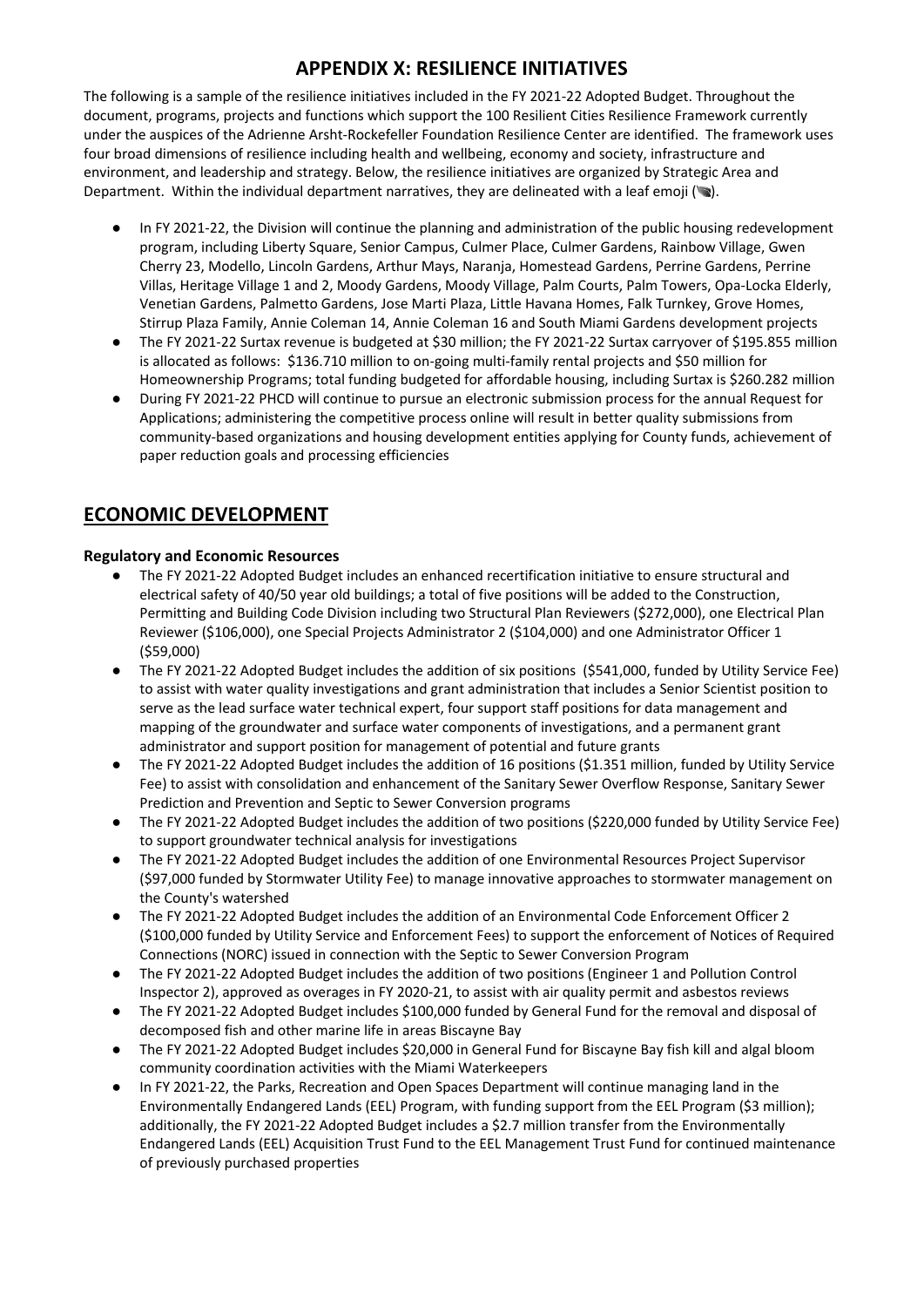The following is a sample of the resilience initiatives included in the FY 2021-22 Adopted Budget. Throughout the document, programs, projects and functions which support the 100 Resilient Cities Resilience Framework currently under the auspices of the Adrienne Arsht-Rockefeller Foundation Resilience Center are identified. The framework uses four broad dimensions of resilience including health and wellbeing, economy and society, infrastructure and environment, and leadership and strategy. Below, the resilience initiatives are organized by Strategic Area and Department. Within the individual department narratives, they are delineated with a leaf emoji ( $\blacktriangleright$ ).

- In FY 2021-22, the Environmental Resources Management Division will continue to support a sustainable environment by offering free trees to plant in the community through the Adopt-a-Tree Program funded by donations and operating funds (\$151,000) and funding for Environmental Protection and Education grant programs administered by the Office of Management and Budget's Grants Coordination Division (\$430,000)
- The FY 2021-22 Adopted Budget includes a transfer of \$140,000 to the Miami River Commission for debris removal and water purification activities along the portion of the Miami River west of NW 27th Avenue that lies within the Unincorporated Municipal Service Area (UMSA)
- The FY 2021-22 Adopted Budget includes \$500,000 to fund an Agricultural Retention Study that will evaluate the amount of agricultural land needed for retention to maintain a viable agricultural industry in Miami-Dade County
- The FY 2021-22 Adopted Budget includes \$500,000 of General Fund to update the listing of historical properties within the County's historical preservation jurisdiction; the last update was completed in 1980 and approximately 200,000 structures and properties have been added since that require surveying for historical preservation value
- The FY 2021-22 Adopted Budget includes \$200,000 in General Fund to the South Dade Economic Development Council (EDC) with the primary goal of providing operational support for additional collaboration with private, municipal, state and federal agencies to acquire funding for and implement economic development efforts in South Miami-Dade
- To mitigate storm surges that lead to regional flooding, the U.S. Army Corps of Engineers will continue its comprehensive multi-year Back Bay Study efforts in FY 2021-22; a local cost share of \$300,000 in General Fund will be required to update the feasibility plan in anticipation of authorization by the federal government
- The FY 2021-22 Adopted Budget includes \$200,000 in General Fund as a cost share partnership with the South Florida Water Management District to update the Biscayne Bay Economic Study that was last performed in 2005; this initiative will provide for current economic comparisons of Biscayne Bay over the previous study to assist with developing future initiatives of preserving Biscayne Bay
- The FY 2021-22 Adopted Budget includes \$100,000 to fund a full-time Chief Heat Officer in partnership with the Resilient305 Network; the goal of the Chief Heat Officer is to develop and implement initiatives to combat extreme heat in Miami-Dade County
- The FY 2021-22 Adopted Budget includes funding (\$100,000) for the Solar and Energy Loan Fund (SELF) program to establish a physical presence in Miami-Dade County; SELF is a 501(c) non-profit organization that offers financing programs for residents to make energy improvements at their residence
- The FY 2021-22 Adopted Budget includes \$500,000 to support efforts relating to the Resilient305 Strategy, a partnership between Miami-Dade County, the City of Miami and Miami Beach created to address resilience challenges in our communities that include sea level rise, an insufficient transportation system, the lack of affordable housing and infrastructure failures; this strategy will also address other priority shocks and stresses in a collaborative and synergistic process
- The FY 2021-22 Adopted Budget includes the addition of six Compliance Officers (\$483,000), one Electrical Inspector (\$102,000) and one Service Representative (\$60,000) added in FY 2020-21 as overages to effectively and timely address complaints and enhance customer service levels by addressing the backlog of work without permit cases, pending Notice of Violation compliance inspections and overdue Civil Violation Notice compliance inspections
- The FY 2021-22 Adopted Budget for Code Compliance includes the addition of five positions including three Special Project Administrators (\$354,000), a Paralegal Specialist (\$102,000) and an Administrative Officer 3 (\$89,000), to address increased workloads related to recently enacted neighborhood code enforcement ordinances
- The FY 2021-22 Adopted Budget includes an enhanced recertification initiative to ensure structural and electrical safety of 40/50 year old buildings; a total of three positions will be added to the Code Compliance Division including two Building Inspectors (\$218,000) and one Structural Engineer (\$128,000)
- The FY 2021-22 Adopted Budget includes funding for demolishing unsafe structures that create safety, physical and potential health threats \$500,000; also included is \$10,000 for the removal of abandoned vehicles from public and private properties and \$200,000 to secure abandoned buildings that engender unsafe environments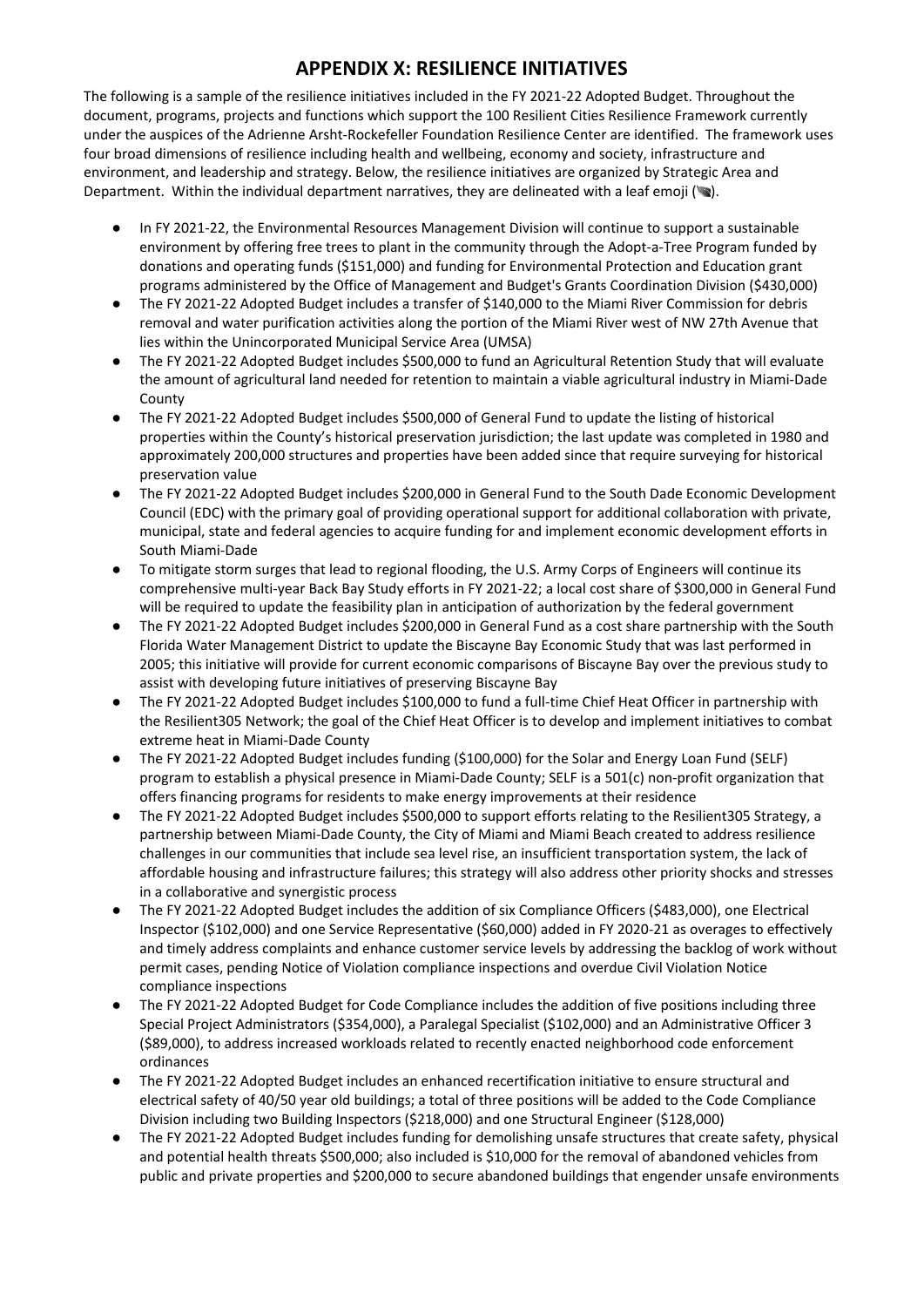The following is a sample of the resilience initiatives included in the FY 2021-22 Adopted Budget. Throughout the document, programs, projects and functions which support the 100 Resilient Cities Resilience Framework currently under the auspices of the Adrienne Arsht-Rockefeller Foundation Resilience Center are identified. The framework uses four broad dimensions of resilience including health and wellbeing, economy and society, infrastructure and environment, and leadership and strategy. Below, the resilience initiatives are organized by Strategic Area and Department. Within the individual department narratives, they are delineated with a leaf emoji ( $\blacktriangleright$ ).

The FY 2021-22 Adopted Budget provides funding for a Housing Advocate Section within the Consumer Protection Division and includes the Housing Advocate (\$175,000) as well as two support staff positions (\$160,000) funded from the General Fund

### **GENERAL GOVERNMENT**

#### **Audit and Management Services**

● The FY 2021-22 Adopted Budget includes \$2.2 million for direct audit services provided for County departments such as Aviation, Water and Sewer, Seaport, Public Housing and Community Development, Solid Waste Management, Transportation and Public Works, Office of the Citizens' Independent Transportation Trust, Regulatory and Economic Resources, Corrections and Rehabilitation, Parks, Recreation and Open Spaces, and others

#### **Commission on Ethics and Public Trust**

The FY 2021-22 Adopted Budget includes a transfer of \$70,000, as required under Ordinance 10-56, from the Office of the Clerk Lobbyist Trust Fund to support ethics training and conference expenditures including, but not limited to, educational materials, food and non-alcoholic beverages and personnel expenditures

#### **Elections**

- The FY 2021-22 Adopted Budget includes continued funding for the department's Poll Worker Recruitment Campaign; the campaign will assist the department in maintaining its database of poll workers and provide consistent succession planning in advance for the Gubernatorial Election Cycle in 2022 (\$100,000)
- The FY 2021-22 Adopted Budget includes funding for a total of twenty-three early voting sites, open for eight hours per day for early voting days fourteen hours a day, for the 2022 Primary Election
- The FY 2021-22 Adopted Budget includes the utilization of temporary employees hired through contracted employment agencies to provide extensive support for early voting, vote by mail processing, and Election Day assistance
- The FY 2021-22 Adopted Budget includes funding for the redistricting of county boundaries as mandated by the State of Florida every ten (10) years; these efforts include the expenditures associated with the printing and postage of mailing new voter identification cards to registered voters, temporary staff for the processing of various tasks involved with the requirement, and the necessary advertising designed to provide information to voters regarding redistricting (\$912,000)

#### **Finance**

● During FY 2020-21, the Department facilitated the collection and reporting of COVID-19 expenditures and is working with the state and federal governments on establishing procedures for potential reimbursements

#### **Human Resources**

- The FY 2021-22 Adopted Budget includes reimbursements for conducting compensation review studies from Solid Waste Management (\$47,900), Aviation (\$47,900), Regulatory and Economic Resources (\$46,600), and Internal Services (\$46,600)
- In FY 2020-21, a Personnel-Payroll Technician position was added to ensure accurate and timely processing of payroll transactions related to workers' compensation/disability funded by the Insurance Trust Fund (\$21,400)
- In FY 2020-21, five temporary overages of two Shared Services Specialist positions (\$178,000) and three Shared Services Analysts positions (\$350,000) were added to backfill resources assigned to the INFORMS project to ensure continuity of HR operations
- In FY 2021-22, the Human Resources Department, in addition to the Information Technology Department and the Office of Management and Budget, will continue the implementation of the ERP system; the Personnel, Time and Attendance Division will be heavily involved in the rollout of Phase 2
- In FY 2020‐21, a departmental reorganization resulted in the transfer of one position to the Personnel, Time and Attendance Division